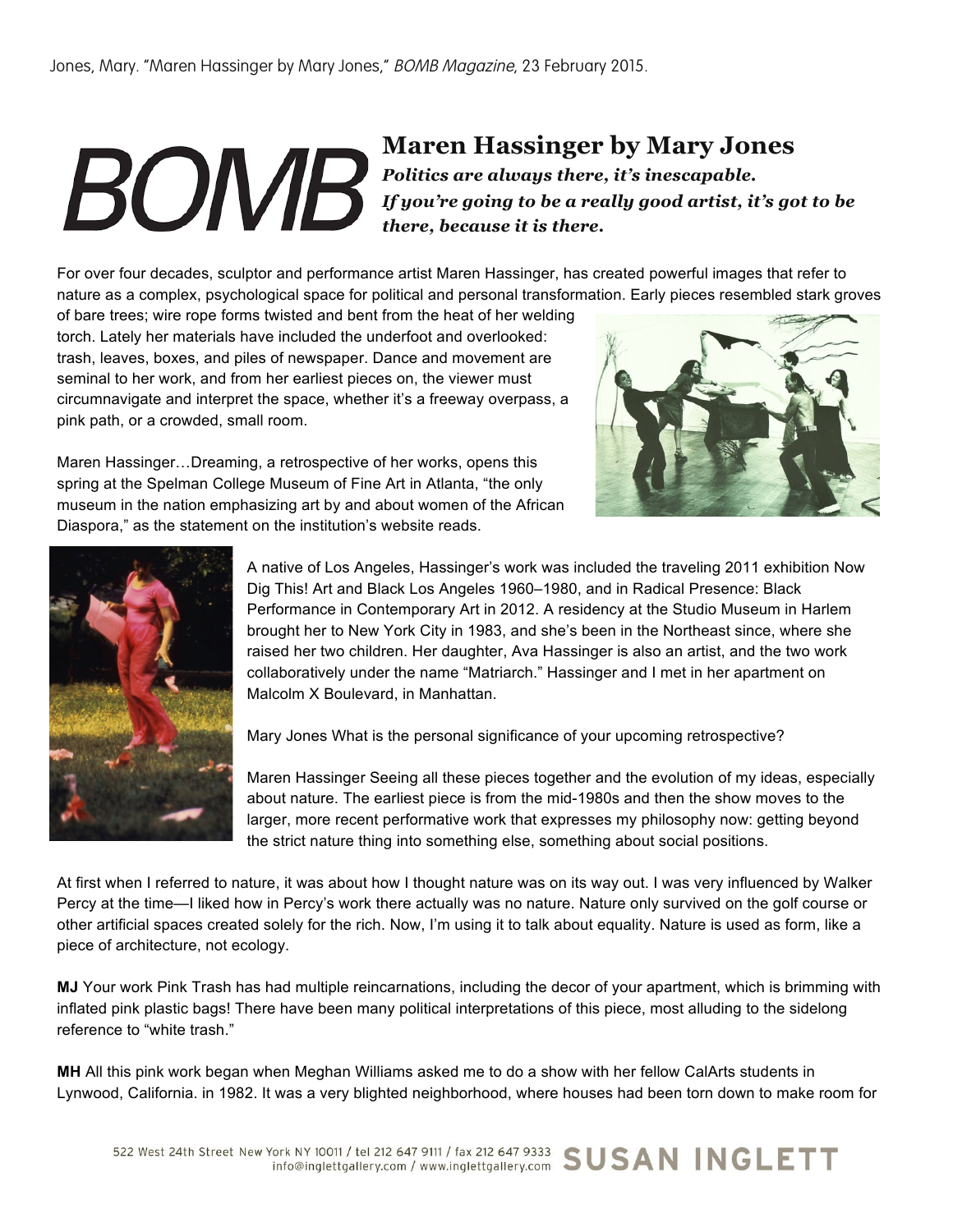a stalled freeway project, and it felt like a weird ghost town. I decided to make some pink paths through this desolate landscape. I remember the dead grass and how the pink popped against the brownish green as I was putting down the paint. So, no, not really, it wasn't political, it was more about color theory. Nobody gets that. **MJ** Even if the formal aspects give the work its character, do you welcome the political readings as well?

**MH** Yes. Politics are always there, it's inescapable, if you're going to be a really good artist, it's got to be there, because it is there. I always giggle when I tell people that to do the piece, I had to first remove all the white trash.

**MJ** What about ecology? You've used trash in your work for decades and now you've got boxes, sometimes stacked to the ceiling, at other times explosively uncontained. Do they represent urban detritus?

**MH** All the pieces with boxes are about our gross need to consume, and where it leads us. Where is the bleeding heart in all of this? I don't think my work has so much to do with ecology, but focuses on elements, or even problems we all share, and in which we all have a stake. Maybe that's an ecological statement, but I want it to be an emotional statement. I want it to be a humane and humanistic statement, and maybe that sounds like a hippie carry-over statement from the '60s, but frankly I think it's what we need right now. Martin Luther King spoke about it. Even Rodney King said it! "Can't we all get along?" as they were beating the shit out of him, and then there's Nelson Mandela, saying how he could not forget but he could forgive.

I really want to get back to some of the issues of the original Civil Rights Movement, where there was a vision of the future, one of equality. I want to be part of that equality and to make that a now situation, as opposed to something way off in the distance. I want to concentrate on issues and environments where we all have a common interest. This is why I'm very tired of the conversation that goes on among many artists of color about being oppressed and victimized. Although that may very well be the case, at this point talking persistently about victimization is not a conversation that I want to hear anymore. I was recently talking with a friend about cultural ecology; I think that is an appropriate description—we can redirect our voices from oppression to the retelling of humans functioning together.

**MJ** What about Malcolm X, and your work Message from Malcolm at the 110th Street subway station for the 2 and 3 lines?

**MH** I like Malcolm X's writing because his feelings represent the culmination of a difficult life. He came to his ideas through struggle and taking a hard look at his circumstances and the circumstances of black people in this country and elsewhere. In my piece, there are several texts that describe why I like him. They deal with universal brotherhood and taking responsibility for one's own future.

**MJ** Let's get back to equality as part of your conceptualization of nature, and the piece you're currently developing about the sky. How did you begin?

**MH** It was late afternoon, storm clouds were gathering, and I was looking out this window here on the sixteenth floor. Some planes were coming into La Guardia and others were leaving, it was like a rush hour thing, many more planes than usual. When bad weather is coming quickly, they have to get out really fast. I watched as they flew over the middle of Manhattan, right over the Empire State Building, then over Harlem and disappeared into a cloudbank. It was like a ballet. In this apartment it was really loud, one after another, this booming, repeating sound.

The other thing about the sky is that it's our canopy. To me it seems so potent. I want to capture the images in time, include the sounds and add a voiceover that I hope is poetic and of interest. If we can share the sky we can share other things. I want it to be a very positive message.